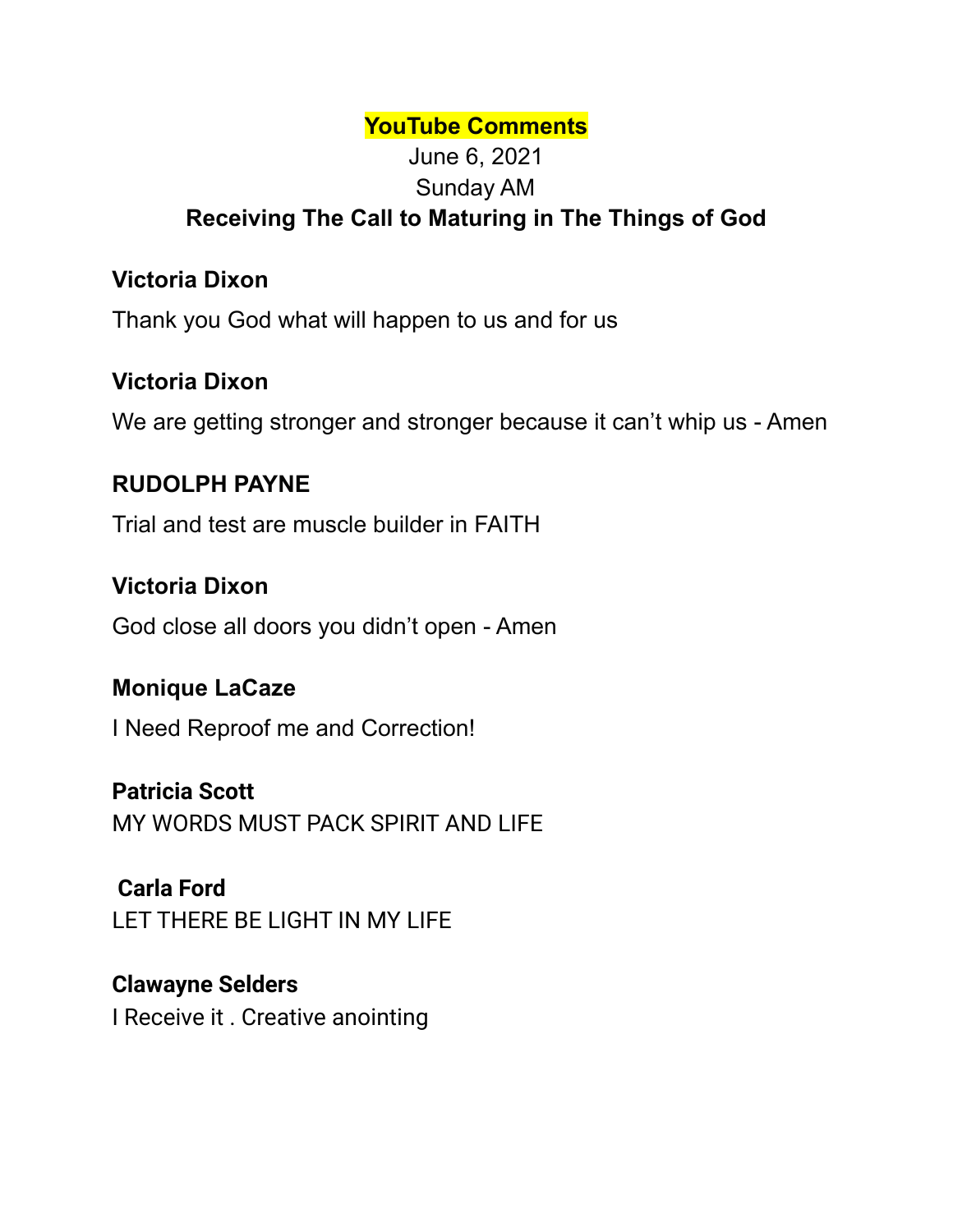**Carla Ford** Understanding & Divine Wisdom to my life NOW in the name of JESUS

**Patricia Scott** I AM GROWING TO TRUST GOD

**Kay Christmas** I'm screaming with you Sir!

# **patricia howard**

patricia is speaking creative Words according to the Word of GOD by HOLY GHOST Only.

# **Sir Ronald T Westrupp**

thank you lord for fresh revelation and understanding

# **patricia howard**

Thank you Apostle Thompson Glory to GOD for the anointing of the HOLY GHOST in Jesus name.

# **Carla Ford**

Speaking Divine Life to my situations not fear from what I see

## **Inette**

Shout The Walls Are Falling

# **Patricia Scott**

I'm not moved by I see or feel or emotions. I'm moved by the Truth I know according to GOD's WORD ONLY in Jesus name Amen